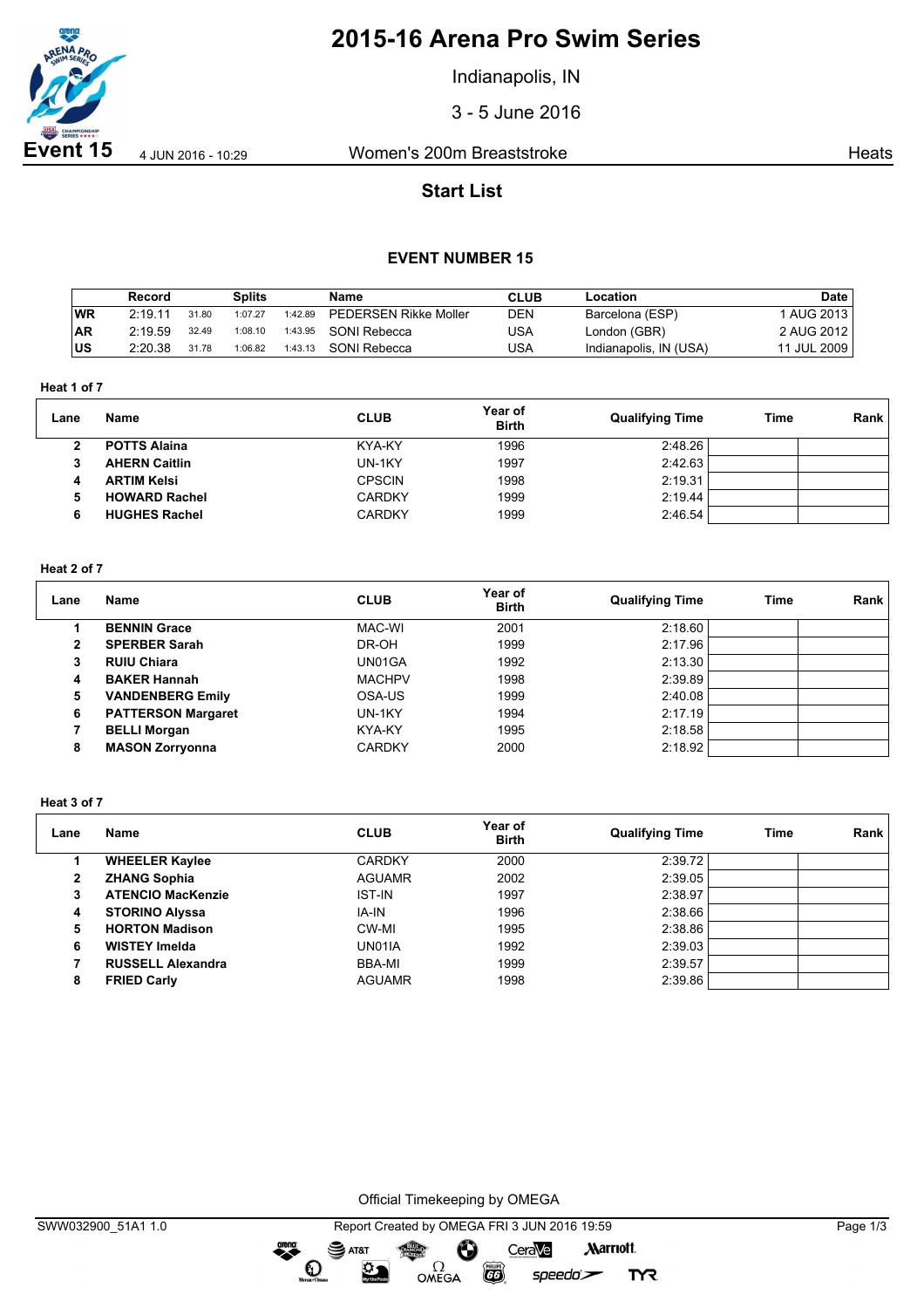

# **2015-16 Arena Pro Swim Series**

Indianapolis, IN

3 - 5 June 2016

**Event 15** 4 Jun 2016 - 10:29 Women's 200m Breaststroke Heats

## **Start List**

## **EVENT NUMBER 15**

**Heat 4 of 7**

| Lane           | Name                   | <b>CLUB</b>   | Year of<br><b>Birth</b> | <b>Qualifying Time</b> | Time | Rank |
|----------------|------------------------|---------------|-------------------------|------------------------|------|------|
|                | <b>WEISS Emily</b>     | <b>CARDIN</b> | 2001                    | 2:37.72                |      |      |
| $\overline{2}$ | <b>LOHMAN Kennedy</b>  | LAK-KY        | 1998                    | 2:36.53                |      |      |
| 3              | <b>KOVAC Bailey</b>    | <b>FASTCO</b> | 1998                    | 2:34.98                |      |      |
| 4              | <b>DAVIES Ann</b>      | KYA-KY        | 1996                    | 2:34.60                |      |      |
| 5              | <b>SAMPAIO Manuela</b> | UN-1KY        | 1996                    | 2:34.82                |      |      |
| 6              | <b>MORLEY Laura</b>    | <b>IST-IN</b> | 1996                    | 2:35.03                |      |      |
|                | <b>HERICH Mikayla</b>  | <b>CLPROH</b> | 1998                    | 2:37.38                |      |      |
| 8              | <b>RAJIC Ema</b>       | <b>HEATIL</b> | 2000                    | 2:38.50                |      |      |

#### **Heat 5 of 7**

| Lane | <b>Name</b>                     | <b>CLUB</b>   | Year of<br><b>Birth</b> | <b>Qualifying Time</b> | Time | Rank |
|------|---------------------------------|---------------|-------------------------|------------------------|------|------|
|      | <b>JAMES Lauren</b>             | UN-1KY        | 1996                    | 2:33.66                |      |      |
| 2    | <b>FORDE Brooke</b>             | LAK-KY        | 1999                    | 2:30.71                |      |      |
| 3    | <b>FOGLE Emily</b>              | <b>BA-IN</b>  | 1991                    | 2:29.20                |      |      |
| 4    | <b>LAZOR Annie</b>              | AU-SE         | 1994                    | 2:24.96                |      |      |
| 5    | <b>MCGREGOR Ashley</b>          | <b>PCSCUS</b> | 1993                    | 2:26.72                |      |      |
| 6    | <b>SCOTT Corrie</b>             | <b>SCOTUS</b> | 1993                    | 2:29.84                |      |      |
|      | <b>BRADFORD-FELDMAN Rachael</b> | UN-1KY        | 1997                    | 2:32.49                |      |      |
| 8    | <b>MCCANN Carolyn</b>           | CW-MI         | 1995                    | 2:34.04                |      |      |

### **Heat 6 of 7**

| Lane | Name                  | <b>CLUB</b>   | Year of<br><b>Birth</b> | <b>Qualifying Time</b> | Time | Rank |
|------|-----------------------|---------------|-------------------------|------------------------|------|------|
|      | <b>RAAB Meaghan</b>   | NAC-SE        | 1996                    | 2:33.56                |      |      |
| 2    | <b>CAMERON Emily</b>  | <b>ABSCGA</b> | 1994                    | 2:30.58                |      |      |
| 3    | <b>REANEY Emma</b>    | IA-IN         | 1992                    | 2:27.47                |      |      |
| 4    | <b>KING Lily</b>      | <b>IST-IN</b> | 1997                    | 2:24.47                |      |      |
| 5    | <b>TUCKER Miranda</b> | CW-MI         | 1997                    | 2:26.08                |      |      |
| 6    | <b>DUNCAN Abigail</b> | <b>UMIZMV</b> | 1993                    | 2:29.63                |      |      |
|      | <b>STEVER Miranda</b> | SO-US         | 1998                    | 2:31.89                |      |      |
| 8    | <b>YEO Samantha</b>   | CW-MI         | 1997                    | 2:33.85                |      |      |

Official Timekeeping by OMEGA

dreng:

**TYR**